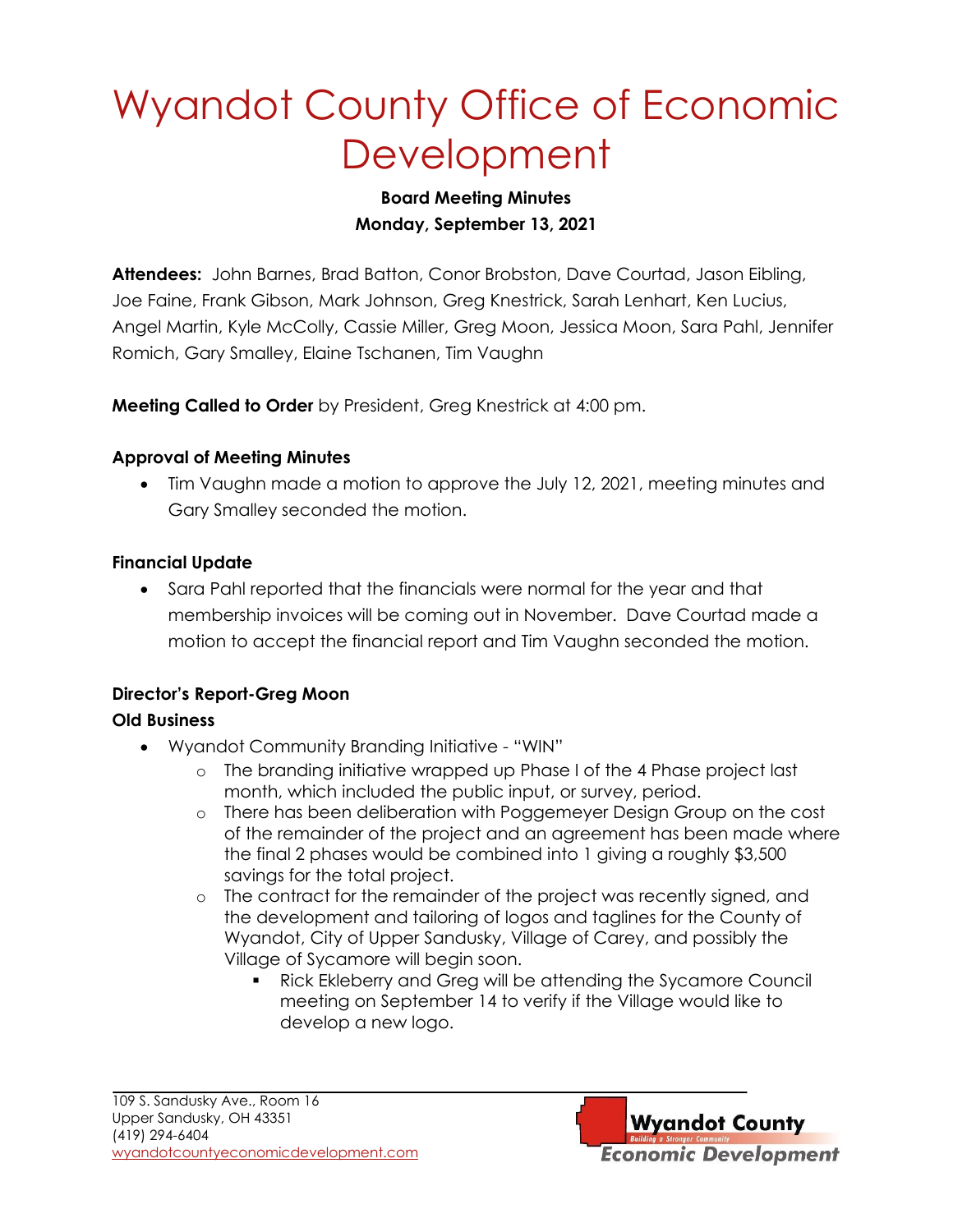- o With the updated agreement, the WIN still has a small funding need to see the branding project through to completion but believes it can make up this gap prior to the end of the project.
	- Within the past month, the branding project has received support from the United Way, Young Professionals, Upper Sandusky Rotary, and Quest Federal Credit Union.
- o The WIN board hopes that executing the agreement for the remainder of the project will also move it to completion as quickly as possible.
- Project Update
	- o Koehler Trust Property Development
		- The 146-acre property on the north end of Upper Sandusky continues to move through the SiteOhio Authentication process.
		- This property has been approved for Wave 4 of the program, which will consist of an onsite visit on December 7<sup>th</sup>, and a community presentation on December 14th.
		- The site visit will just be Greg and the site selection consultants from InSite Consulting, while the community presentation will involve a larger group consisting of all local and state level utility partners, economic development partners, and the property owner.
- Comprehensive Economic Development Strategy (CEDS)
	- o The Steering Committee, including Greg and the other economic developers from each county, has met bi-weekly, and a larger stakeholder meeting with roughly 40 individuals from all 4 counties was held last Friday.
	- o Based on interviews with these stakeholders and a public input survey that was run last month, an in-depth SWOT analysis was produced that will serve as the basis for the strategy from here on out.
	- $\circ$  The project now moves on to Task #5 of 10 in the entire process, which is the development of a Vision Statement, Strategic Goals, Objectives, and an Action Plan.
	- o The project is still on track to be wrapped up in the 12-month timeframe.
- Sheriden Subdivision Carey John Barnes
	- o The car wash opened in July and has been very busy.
	- o The Villas are to be completed by the end of the year.
- Upper Sandusky Housing Project
	- o Two weeks ago, Greg had a meeting with Frontier Community Services, who is developing the current low-to-moderate income-based housing community east of Walmart in Upper Sandusky
	- o The new 50-unit development continues to move forward.
	- o Although it was previously thought this would be another senior housing development, it is instead open to residents of any age.
	- o The Phase II will include 50, 1 to 3-bedroom units, and the expansion will be a nearly \$10 million project.
	- o Construction is scheduled for June 2022 and should take 14 months to complete.

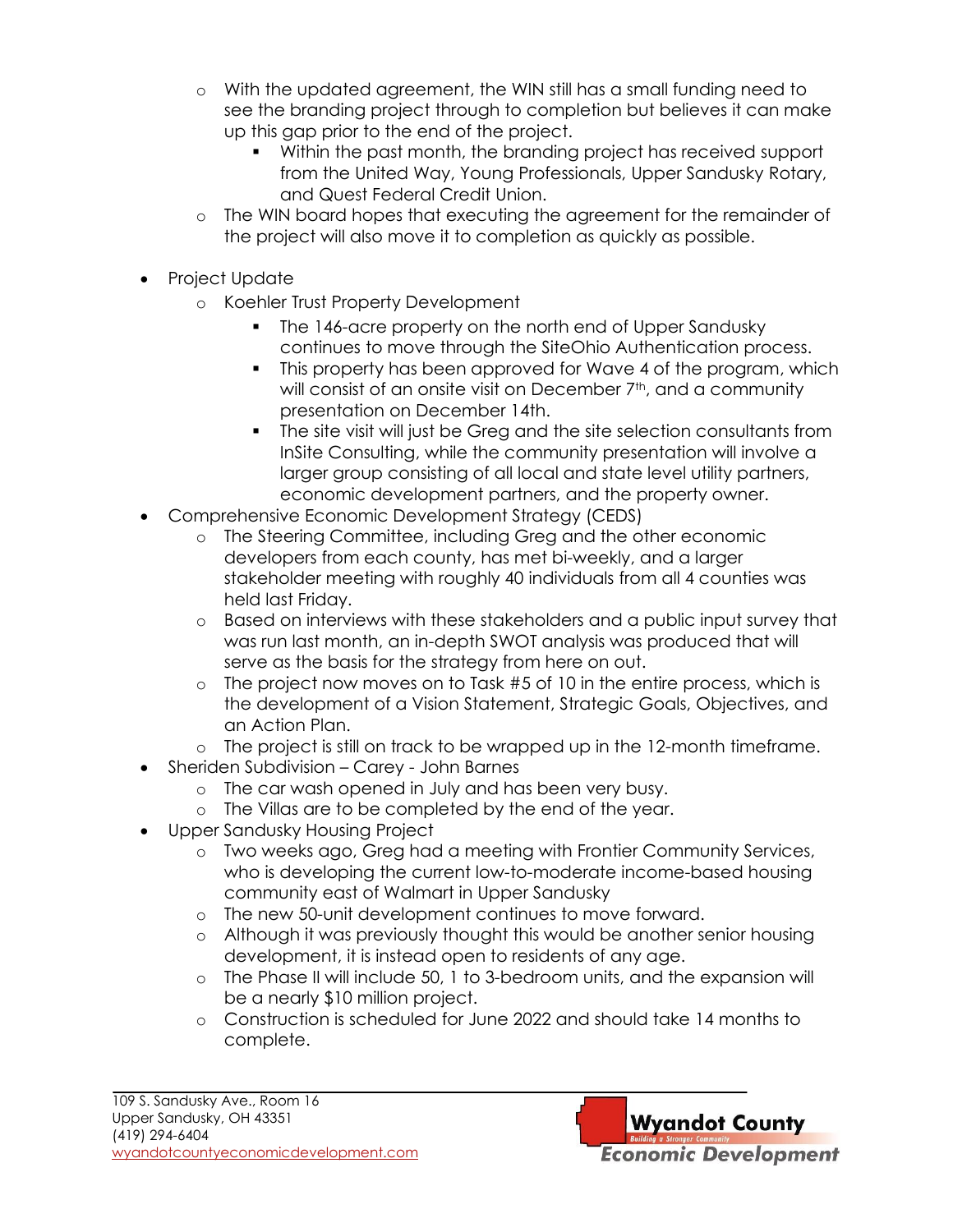- Project Valencia
	- o The WCOED has been working with the prospect's attorney to make initial outreach to property owners, and to organize and engage in face-toface meetings with various parties involved.
	- o Since the previous WCOED board meeting, conversations have proceeded with all the necessary landowners and are positive.
	- o If purchase option agreements are completed for all the land, the next steps will involve due diligence studies and getting infrastructure and utility considerations under way.
	- o This project would be a large win for Wyandot County and would be a record project for the WCOED.
- American Rescue Plan Act Local Funds
	- o Greg is serving along with the county auditor and prosecutor on a committee assembled by the commissioners to oversee the use of American Recovery Act funds Wyandot County received.
	- o The funds will total about \$4.2 million.
	- o There was nearly \$1 million total appropriated among the Wyandot County townships. Greg and others including Kyle McColly attended a recent county township association meeting to help spread word about the funds and how to accept them.
		- o Kyle reported that all townships applied for the funds by the deadline.
	- o The WCOED has also been working with various development partners around the county to offer project options to our public sector entities for ways they can use their funds to enhance various economic development efforts.
	- o The county, municipalities, and townships have until December 31, 2024, to incur costs these funds can be used to cover.
- Project Lead Tracking
	- o Over the past two months there have been 2 new building leads and 3 new site leads. None were leads that we had applicable product to respond to.

# **New Business**

- New Projects
	- o Project Stretch
		- There is a local manufacturer eyeing a roughly 12,000 SF expansion to house additional in-house production that is currently done at a sister facility out-of-state.
		- This is likely to be a \$6 million project.
	- o Project Control
		- There is a local manufacturer looking at a roughly 8,000 SF expansion and renovation of its current space, resulting in increased production capacity.
- Annual Dinner
	- $\circ$  Will be held Thursday, Nov. 4<sup>th</sup> at the Upper Sandusky Elks Ballroom.